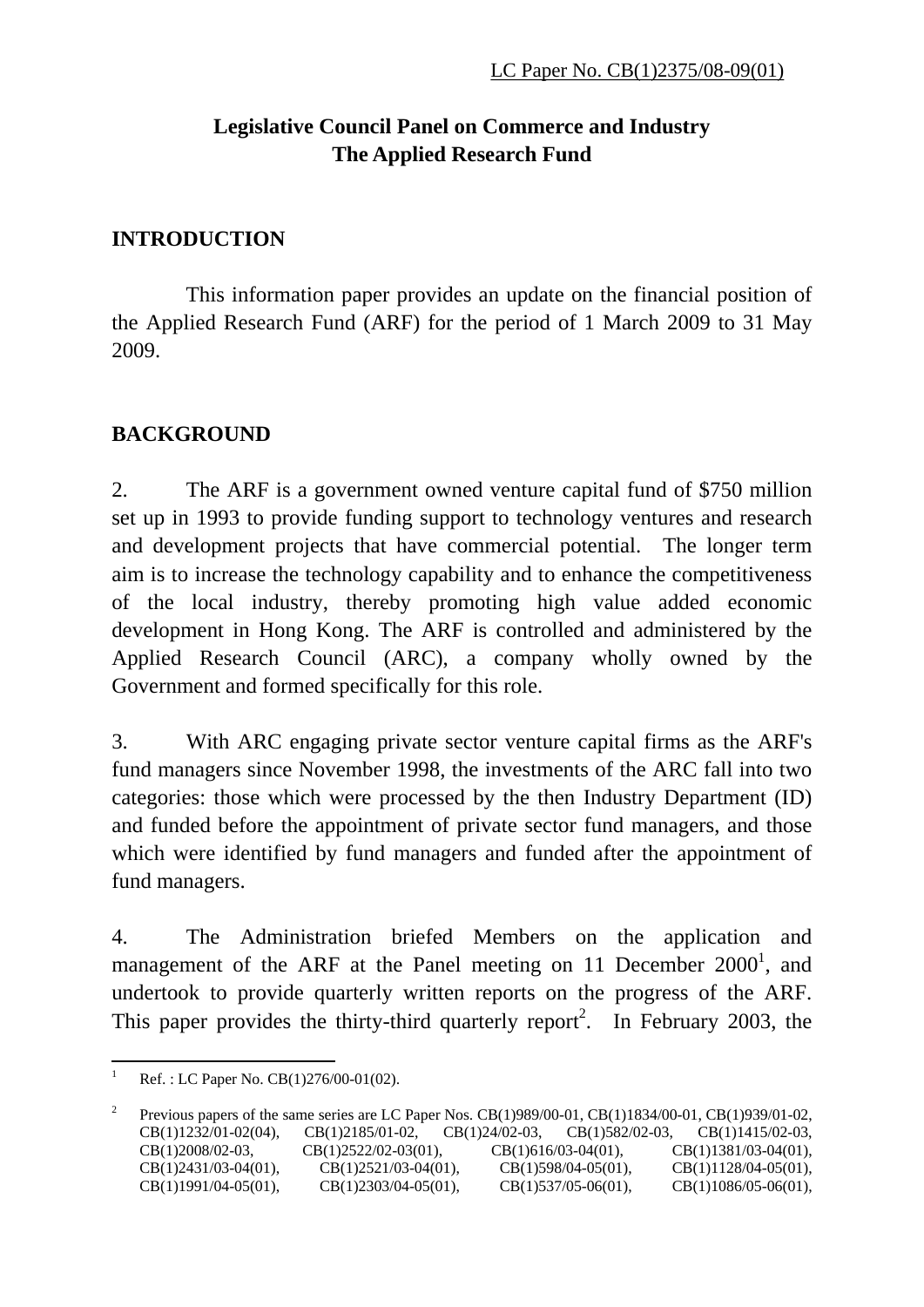Administration also briefed Members on the review of the role and future of the  $ARF<sup>3</sup>$ 

5. In April 2004, the Administration reported to the Panel the then latest situation of the ARF in the context of overall development framework for innovation and technology in future<sup>4</sup>. The Administration further briefed the Legislative Council in the context of a public hearing held by the Legislative Council Public Accounts Committee on 10 May 2004 regarding the funding of projects under the ARF as contained in chapter 2 of Report No. 42 of the Director of Audit tabled at the Legislative Council on 21 April 2004. On 23 June 2004, the Legislative Council Public Accounts Committee released its own report on the funding of projects under the ARF. In response, the Chief Secretary for Administration tabled the Government Minute on 20 October 2004.

6. On 18 January 2005, the Administration briefed Members on the review result of the  $ARF^5$ . The Panel generally agreed to the winding down of the ARF as proposed.

## **LATEST DEVELOPMENT**

#### **I. Projects processed by the then ID**

7. The ARC has approved 27 projects in this category with a total amount of \$97 million. As reported in the last update, among these 27 projects, ARC has exited from 22 projects in the form of loans fully repaid (9 cases), loans written off (8 cases), equities sold at net asset value (1 case), equities sold at nominal value (3 cases) and company dissolved (1 case). As a result, ARC has written off a total of some \$33.2 million or 34.2% of the total approved amount.

| $CB(1)1864/05-06(01)$ , | $CB(1)2281/05-06(01)$ ,                                                                          | $CB(1)607/06-07(01)$ , | $CB(1)1278/06-07(01)$ , |
|-------------------------|--------------------------------------------------------------------------------------------------|------------------------|-------------------------|
| $CB(1)2024/06-07(01)$ , | $CB(1)2419/06-07(01)$ ,                                                                          | $CB(1)478/07-08(01)$ , | $CB(1)1167/07-08(01)$ , |
|                         | $CB(1)2087/07-08(01)$ , $CB(1)2330/07-08(01)$ , $CB(1)731/08-09(01)$ and $CB(1)1234/08-09(01)$ . |                        |                         |

<sup>3</sup> Panel paper CB(1)844/02-03(04) discussed by the Panel on 10 February 2003 refers.

4 Paper ref. : CB(1)1470/03-04(05) titled "Strategic Framework for Innovation and Technology Development" discussed by the Panel on 13 April 2004 refers.

<sup>5</sup> Paper ref. : CB(1)690/04-05(04) titled "New Strategic Framework for Innovation and Technology Development and Review of the Applied Research Fund" discussed by the Panel on 18 January 2005 refers.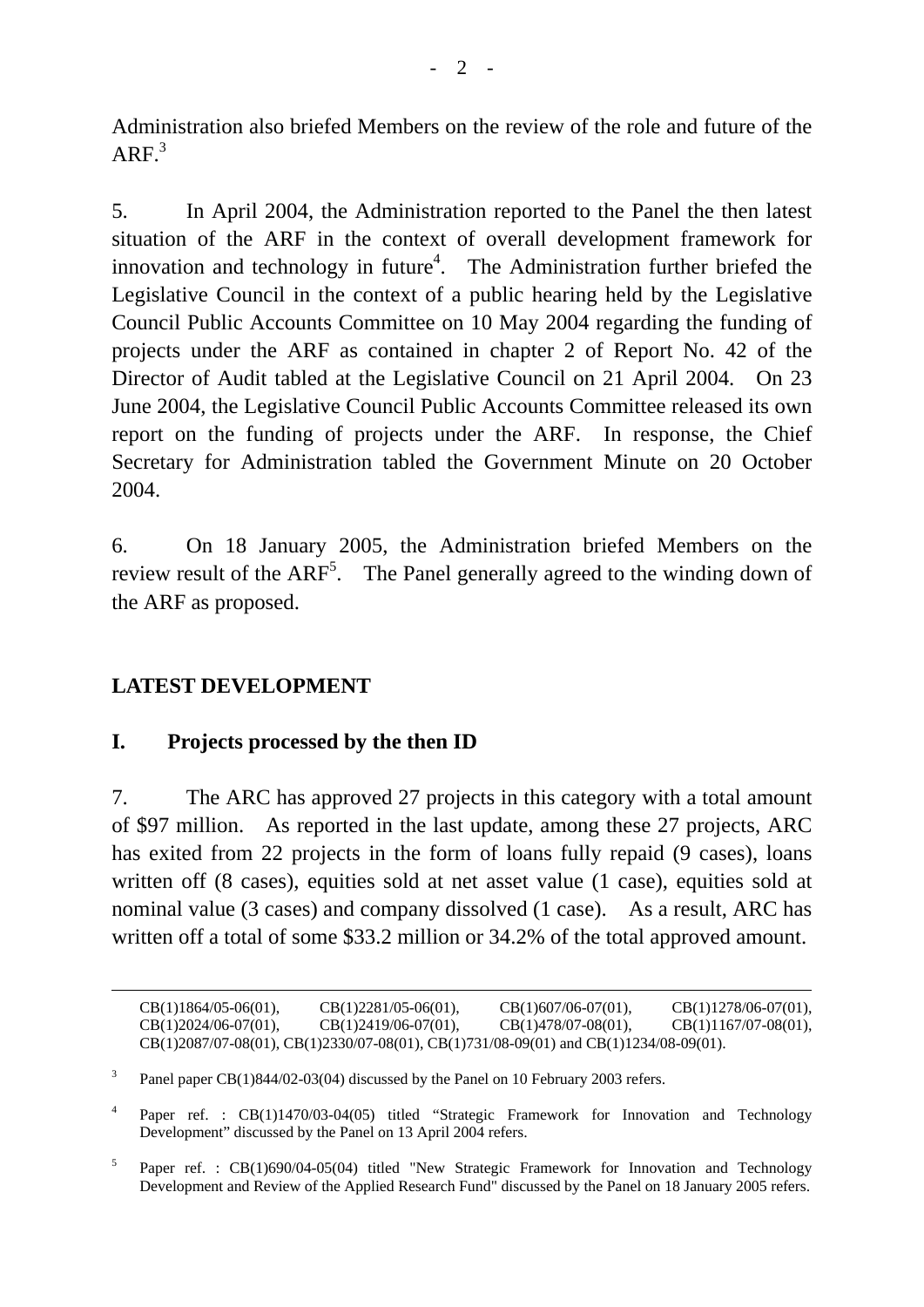8. Among the remaining five projects, ARC has provided support in the form of equity injection for one case and in the form of loans for the other four cases. During this reporting period, for the former case ARC is still holding shares in the concerned company. As regards the four loan cases, the companies/guarantors of three cases were repaying the loan, and legal proceedings were being taken for the remaining one case.

#### **II. Projects funded through fund managers**

9. Since the last update, the ARC has not made any new or follow-on investment (with the expiry of investment period for new investment and follow-on investment in end March 2005 and end March 2006 respectively). During the reporting period, the ARC has sold all its shares in one investee company. As at end May 2009, there were a total of 24 projects supported by the ARF through fund managers with approved funding of \$392 million. Details of the 5 active investments<sup>6</sup> and their sectoral distribution are at **Annex**.

10. The latest valuation as at 31 March 2009 of all the 24 investments made by the fund managers was 53% of the corresponding total investment costs.

<sup>&</sup>lt;u>.</u> 6 We reported in the paper of December 2000 (Ref: LC Paper No. CB(1)276/00-01(02)) that two investments had been written off, in the update of January 2002 (Ref: LC Paper No. CB(1)939/01-02) that one investee company had been wound up, in the update of June 2002 (Ref: LC Paper No. CB(1)2185/01-02) that one investee company was in the process of liquidation, in the update of October 2002 (Ref: LC Paper No. CB(1)24/02-03) that one investee company was in the process of liquidation, in the update of June 2003 (Ref: LC Paper No. CB(1)2008/02-03) that the shares in an investee company had been sold at nominal value, in the update of July 2004 (Ref: LC Paper No. CB(1)2431/03-04(01)) that the shares in an investee company had been sold to a NASDAQ-listed company, in the update of March 2005 (Ref: LC Paper No. CB(1)1128/04-05(01)) that the shares in another company had been sold, in the update of December 2005 (Ref: LC Paper No. CB(1)537/05-06(01)) that we had redeemed and sold the shares in another two companies, in the update of June 2006 (Ref: LC Paper No. CB(1)1864/05-06(01)) that another investee company had been wound up*,* in the update of March 2007 (Ref: LC Paper No. CB(1)1278/06-07(01)) that the shares in another investee company had been sold*,* in the update of June 2007 (Ref: LC Paper No. CB(1)2024/06-07(01)) that the shares in another investee company had been sold, in the update of September 2007, (Ref: LC Paper No. CB(1) 2419/06-07(01)) that the shares in another investee company had been sold, in the update of November 2007 (Ref: LC Paper No. CB(1)478/07-08(01)) that the shares of another investee company had been sold, in the update of February 2008 (Ref: LC Paper No. CB(1)1167/07-08(01)) that the Convertible Bonds of one investee company had been sold, in the ARC meeting held on 1 February 2008 that the Council agreed not to further pursue the investment of one investee company since no progress had been made before 7 December 2007*,* in the update of November 2008 (Ref: LC Paper No. CB(1)731/08-09(01)) that the Convertible Bonds of another investee company had been redeemed, in the update of February 2009 (Ref: LC Paper No. CB(1)1234/08-09(01)) that the shares of another investee company had been sold. The shares of another investee company had been sold as mentioned in paragraph 9 of this paper. This means a loss of a total of \$201.5 million or 51% of the approved funding. Hence, a total of 5 investments are still active.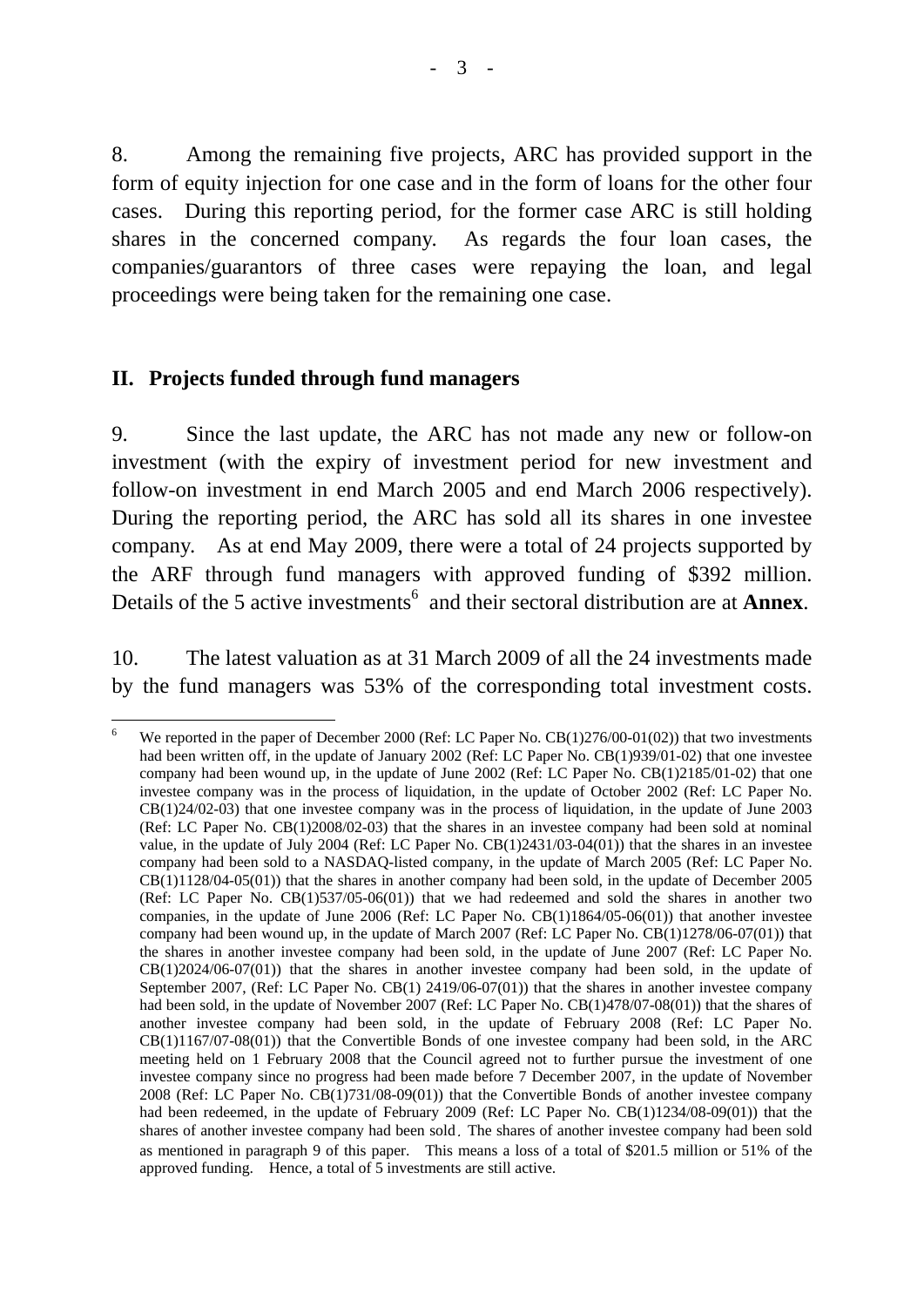The main reasons for the below-cost valuation remain to be that our fund managers are still prudent in the valuation in view of the financial difficulties confronting some investee companies and that the investment climate for technology businesses in Hong Kong remains generally sluggish, particularly in the face of recent financial situation worldwide.

### **CONCLUSION**

11. Members are invited to note this paper.

**Commerce and Economic Development Bureau July 2009**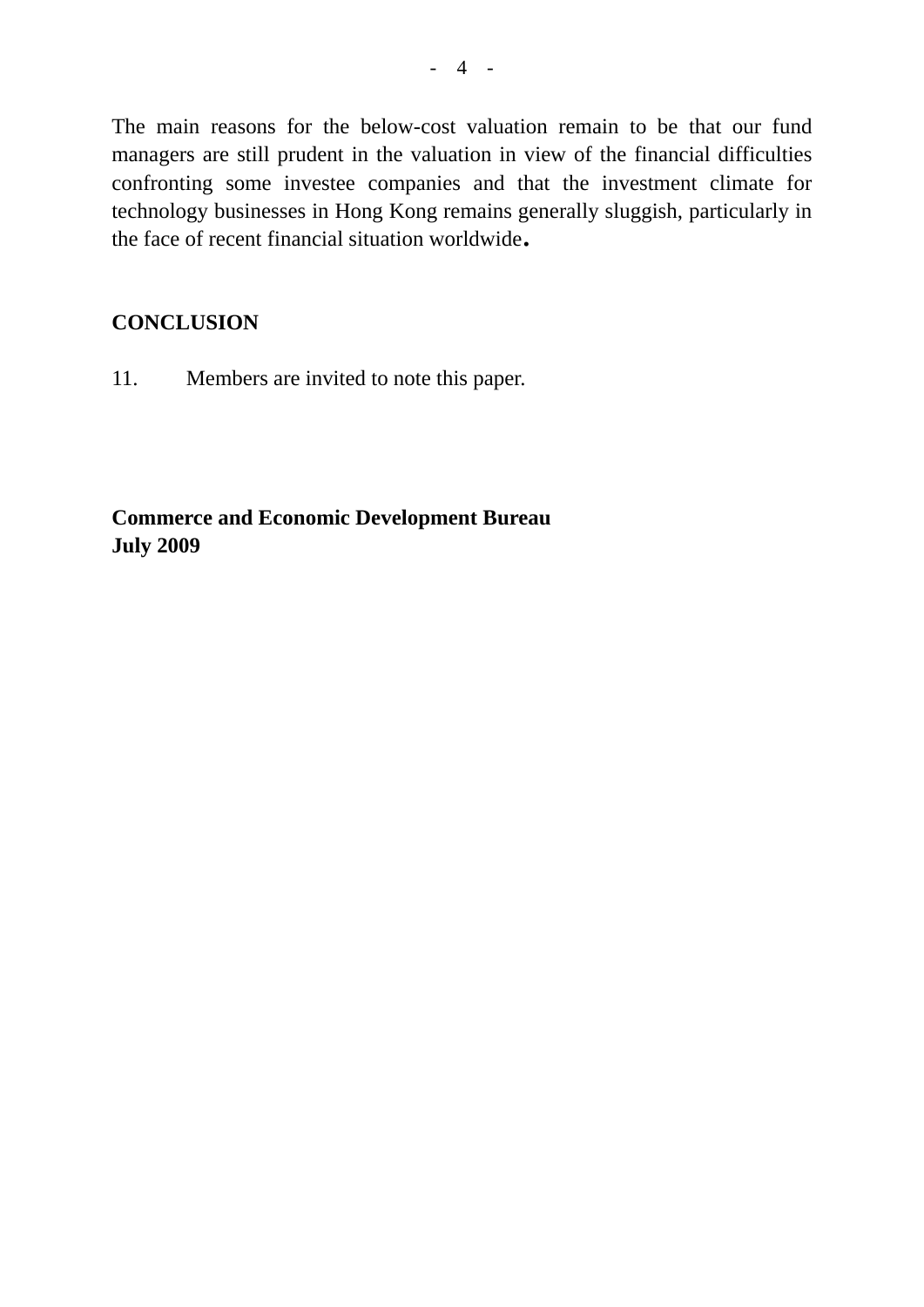# **List of Active Investments Approved by the Applied Research Council after the Engagement of Fund Managers in November 1998 (Position as at end May 2009)**

#### **Information Technology**

| <b>Investee Company</b>                                                                           | <b>Fund Manager</b>                       | <b>Technology Area</b>                                                                                              | <b>Funding</b><br><b>Approved</b><br>(HK\$m) |
|---------------------------------------------------------------------------------------------------|-------------------------------------------|---------------------------------------------------------------------------------------------------------------------|----------------------------------------------|
| <b>Wisers Information</b><br>Ltd.                                                                 | Walden Technology<br>Management (HK) Ltd. | Electronic aggregation and<br>distribution of Chinese<br>language-based content                                     | 33.84                                        |
| iASPEC Technologies Softech Investment<br>Inc. (formerly<br>Uni-tech Systems<br>Engineering Ltd.) | Management Co. Ltd.                       | System integration,<br>application hosting<br>services                                                              | 15.55                                        |
| <b>Emsoft Limited</b>                                                                             | Softech Investment<br>Management Co. Ltd. | To develop software<br>applications and operating<br>systems for embedded<br>devices based on the<br>Linux platform | 7.80                                         |
|                                                                                                   |                                           | <b>Total</b>                                                                                                        | 57.19                                        |

**Annex**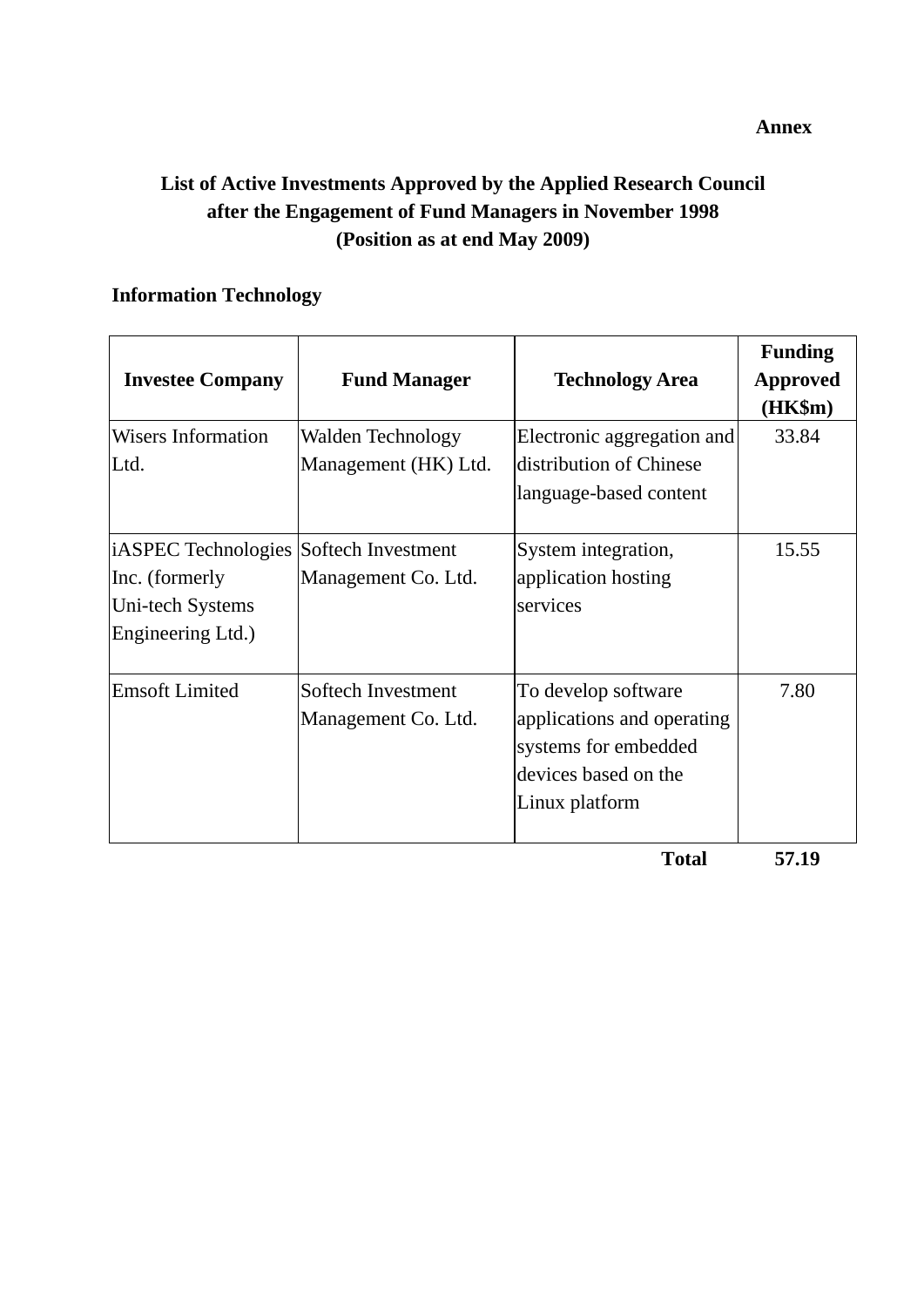#### **Electronics**

| <b>Investee Company</b> | <b>Fund Manager</b>                       | <b>Technology Area</b>                                                                       | <b>Funding</b><br><b>Approved</b><br>$(HK\$ m $)$ |
|-------------------------|-------------------------------------------|----------------------------------------------------------------------------------------------|---------------------------------------------------|
| Dragonchip Limited      | Softech Investment<br>Management Co. Ltd. | To design IC chips with<br>embedded Flash memory<br>for consumer electronics<br>applications | 17.94                                             |
|                         |                                           | Total                                                                                        | 17.94                                             |

**Telecommunications** 

| <b>Investee Company</b>                       | <b>Fund Manager</b>  | <b>Technology Area</b>        | <b>Funding</b><br><b>Approved</b><br>(HK\$m) |
|-----------------------------------------------|----------------------|-------------------------------|----------------------------------------------|
| CommVerge Solutions Walden Technology<br>Ltd. | Management (HK) Ltd. | Telecom system<br>integration | 7.80                                         |

 **Total 7.80**